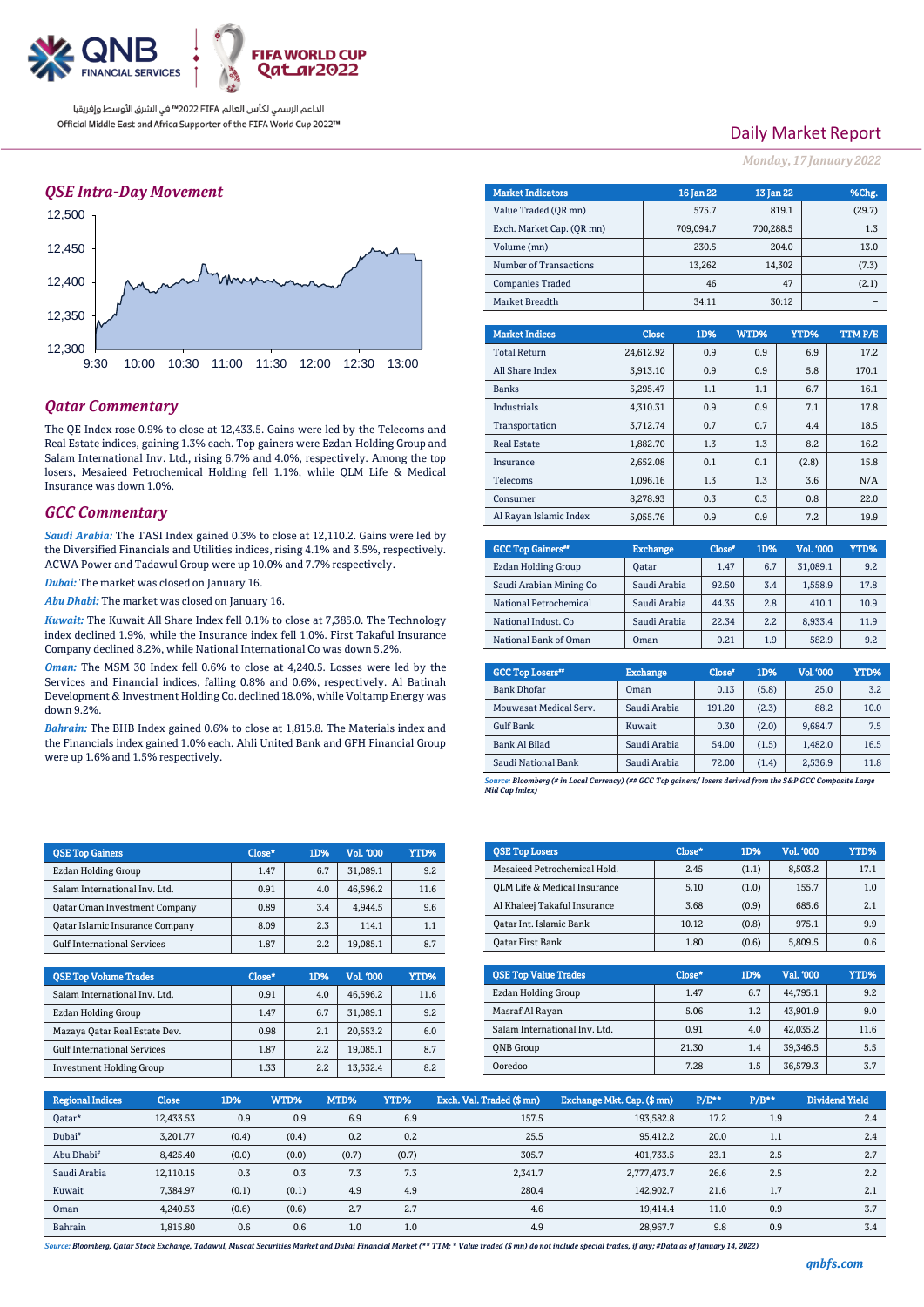

الداعم الرسمي لكأس العالم PIFA™ في الشرق الأوسط وإفريقيا Official Middle East and Africa Supporter of the FIFA World Cup 2022™

# Daily Market Report

#### *Monday, 17 January 2022*

#### *Qatar Market Commentary*

- The QE Index rose 0.9% to close at 12,433.5. The Telecoms and Real Estate indices led the gains. The index rose on the back of buying support from GCC, Arab and foreign shareholders despite selling pressure from Qatari shareholders.
- Ezdan Holding Group and Salam International Inv. Ltd. were the top gainers, rising 6.7% and 4.0%, respectively. Among the top losers, Mesaieed Petrochemical Holding fell 1.1%, while QLM Life & Medical Insurance was down 1.0%.
- Volume of shares traded on Sunday rose by 13.0% to 230.5mn from 204.0mn on Thursday. Further, as compared to the 30-day moving average of 121.2mn, volume for the day was 90.1% higher. Salam International Inv. Ltd. and Ezdan Holding Group were the most active stocks, contributing 20.2% and 13.5% to the total volume, respectively.

| <b>Overall Activity</b>        | Buy %* | <b>Sell %*</b> | Net (QR)         |
|--------------------------------|--------|----------------|------------------|
| Qatari Individuals             | 39.21% | 51.53%         | (70, 901, 319.6) |
| <b>Oatari Institutions</b>     | 26.45% | 24.04%         | 13,913,069.2     |
| Oatari                         | 65.67% | 75.57%         | (56,988,250.4)   |
| <b>GCC</b> Individuals         | 0.49%  | 0.34%          | 898,505.7        |
| <b>GCC</b> Institutions        | 5.69%  | 0.74%          | 28,501,356.6     |
| GCC                            | 6.18%  | 1.08%          | 29.399.862.3     |
| Arab Individuals               | 13.90% | 11.90%         | 11,510,788.9     |
| <b>Arab Institutions</b>       | 0.00%  | 0.00%          |                  |
| Arab                           | 13.90% | 11.90%         | 11.510,788.9     |
| Foreigners Individuals         | 3.92%  | 2.93%          | 5,693,330.1      |
| <b>Foreigners Institutions</b> | 10.33% | 8.53%          | 10,384,269.1     |
| <b>Foreigners</b>              | 14.25% | 11.46%         | 16,077,599.2     |

*Source: Qatar Stock Exchange (\*as a % of traded value)*

# *Earnings Releases, Global Economic Data and Earnings Calendar*

#### Earnings Releases

| Company                                 | <b>Market</b> | Currency   | Revenue (mn)<br>402021       | % Change<br>YoY | <b>Operating Profit</b><br>$(mn)$ 402021 | % Change<br>YoY          | <b>Net Profit</b><br>$(mn)$ 402021 | % Change YoY |
|-----------------------------------------|---------------|------------|------------------------------|-----------------|------------------------------------------|--------------------------|------------------------------------|--------------|
| Dhofar Generating Co.*                  | Oman          | <b>OMR</b> | $\qquad \qquad \blacksquare$ | N/A             | $\overline{\phantom{a}}$                 | $\qquad \qquad =$        | (1.4)                              | N/A          |
| Al Omaniya Financial Services*          | Oman          | <b>OMR</b> | 15.7                         | $-3.4%$         | $\qquad \qquad =$                        | $\qquad \qquad -$        | 2.6                                | 76.8%        |
| Oman National Engineering & Investment* | Oman          | <b>OMR</b> | 61.3                         | 4.9%            | $\overline{\phantom{0}}$                 | $\overline{\phantom{0}}$ | 1.4                                | 264.9%       |
| National Real Estate Dev.& Inv.#        | Oman          | <b>OMR</b> | ۰                            | N/A             | $\overline{\phantom{m}}$                 | $\overline{\phantom{m}}$ | (19.0)                             | N/A          |
| Majan Glass Co.                         | Oman          | <b>OMR</b> | 11.6                         | $-4.2%$         | $\overline{\phantom{a}}$                 | $\overline{\phantom{m}}$ | (0.8)                              | N/A          |
| National Aluminium Products Co.*        | Oman          | <b>OMR</b> | 28.8                         | $-19.5%$        | $\overline{\phantom{a}}$                 | $\overline{\phantom{m}}$ | (2.6)                              | N/A          |
| National Gas Co.*                       | Oman          | <b>OMR</b> | 92.7                         | 37.2%           | $\overline{\phantom{a}}$                 | $\overline{\phantom{a}}$ | (1.2)                              | N/A          |
| Gulf Stones Co.*                        | Oman          | <b>OMR</b> | 2.5                          | 13.0%           | $\overline{\phantom{0}}$                 | $\qquad \qquad -$        | (0.8)                              | N/A          |
| Ominyest*                               | Oman          | <b>OMR</b> | 196.2                        | $-25.0%$        | $\overline{\phantom{0}}$                 | $\qquad \qquad =$        | 27.0                               | $-19.9%$     |
| Muscat Thread Mills*                    | Oman          | <b>OMR</b> | 3.7                          | 33.1%           |                                          | $\overline{\phantom{m}}$ | 0.1                                | N/A          |
| Dhofar Fisheries & Food Industries Co.* | Oman          | <b>OMR</b> | 11.5                         | 37.3%           |                                          | $\overline{\phantom{m}}$ | (1.4)                              | N/A          |

*Source: Company data, DFM, ADX, MSM, TASI, BHB.* 

## Earnings Calendar

| <b>Tickers</b> | <b>Company Name</b>                    | Date of reporting 4Q2021 results | No. of days remaining | <b>Status</b> |
|----------------|----------------------------------------|----------------------------------|-----------------------|---------------|
| QFLS           | Qatar Fuel Company                     | 18-Jan-22                        |                       | Due           |
| CBQK           | The Commercial Bank                    | 19-Jan-22                        |                       | Due           |
| QIIK           | Oatar International Islamic Bank       | 24-Jan-22                        |                       | Due           |
| GWCS           | <b>Gulf Warehousing Company</b>        | 25-Jan-22                        |                       | Due           |
| <b>NLCS</b>    | Alijarah Holding                       | 27-Jan-22                        | 10                    | Due           |
| <b>MARK</b>    | Masraf Al Rayan                        | 30-Jan-22                        | 13                    | Due           |
| QIGD           | Qatari Investors Group                 | $1-Feb-22$                       | 15                    | Due           |
| <b>OIMD</b>    | Oatar Industrial Manufacturing Company | 6-Feb-22                         | 20                    | Due           |

*Source: QSE*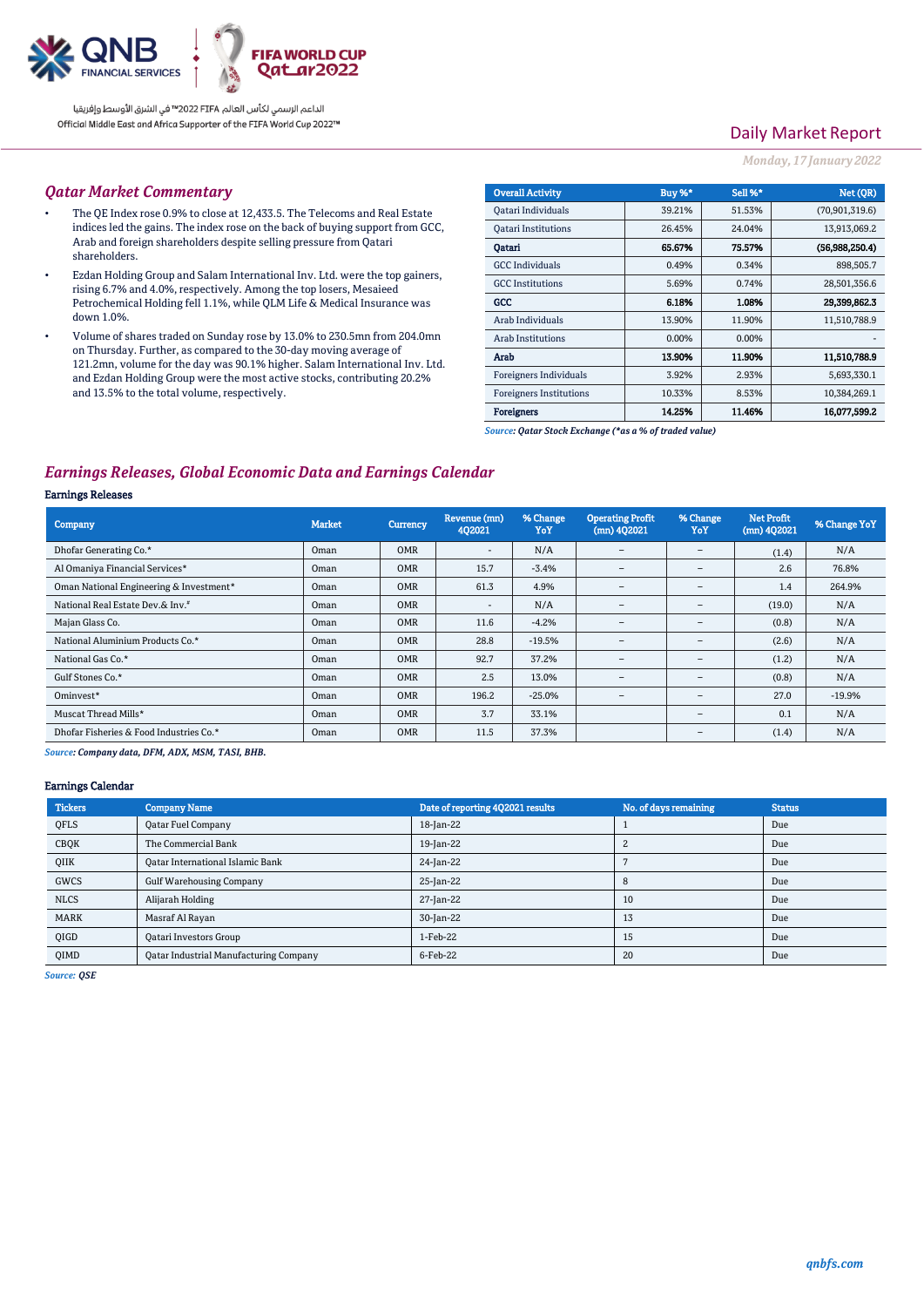

الداعم الرسمي لكأس العالم PIFA™ في الشرق الأوسط وإفريقيا Official Middle East and Africa Supporter of the FIFA World Cup 2022™

## *Qatar*

- QIBK's bottom line rises 21.4% YoY and 10.8% QoQ in 4Q2021, above our estimate – Qatar Islamic Bank's (QIBK) net profit rose 21.4% YoY (+10.8% QoQ) to QR1,030.1mn in 4Q2021, above our estimate of QR855.3mn (variation of +20.4%). Total net income from financing and investing activities increased marginally by 0.1% YoY and 0.7% QoQ in 4Q2021 to QR1,800.3mn. The company's total income came in at QR2,006.2mn in 4Q2021, which represents an increase of 0.5% YoY. However, on QoQ basis total income fell 0.3%. EPS amounted to QR1.42 in FY2021 as compared to QR1.21 in FY2020. QIBK has reported a 16% YoY jump in net profit to QR3.56bn in 2021. The board has proposed a dividend of QR0.575 per share, i.e. 57.5% of the nominal share value, subject to the approval of the Qatar Central Bank (QCB) and QIB's general assembly. "QIBK managed to maintain and strengthen its leadership in the Qatari banking sector and continued to be the largest Islamic Bank and the largest private bank in Qatar... The performance of the bank in terms of growth, portfolio and profitability is a result of the focused execution of our business strategy over the past few years," said QIBK Chairman, Sheikh Jassim bin Hamad bin Jassim bin Jaber Al-Thani. Total assets shot up 11.2% to QR194bn, driven by the growth in the finance and investments. Financing registered a strong annual growth of 7.8% to QR128bn. Investments grew sharply by 33.5% to QR44bn. Customer deposits registered a robust 11% growth to QR131bn. The bank's strong asset liability management capabilities enabled it to "significantly" improve the financing-to-deposit ratio to 98% in 2021 against 101% in 2020, reflecting its strong liquidity position. Total income stood at QR8.1bn, registering an annual growth of 2.2%. Income from financing and investing was QR7.1bn with income from financing having grown by 1%, despite low level of global interest rates and the support provided to the customers impacted by Covid-19 pandemic. Net fee and commission income grew by 10% YoY to QR726mn, reflecting positively on the bank's core operating and banking services. Total general and administrative expenses were QR1.1bn and were contained at 1% below the year ended 2020. The bank's drive to improve the efficiency supported by strict cost management measures helped it in bringing down the cost-to-income ratio from 20.1% in 2020 to 18.1% for 2021, which is the lowest in the Qatari banking sector. QIBK was able to manage the ratio of non-performing financing assets to total financing assets at 1.4%, similar to the levels in 2020 and one of the lowest in the industry, reflecting the quality of the bank's financing assets portfolio and its effective risk management framework. Given the uncertainties related to long-term impact of the pandemic on various business segments and geographies in which the clients operate, the bank created precautionary impairment charge on financing assets for QR1.3bn in 2021, which is 5% higher than the amount set aside the previous year. QIBK continues to pursue the conservative impairment policy maintaining a healthy 95% coverage ratio for non-performing financing assets as of December 2021. Total shareholders' equity reached QR20.7bn, an increase of 13.3% on a yearly basis. Total capital adequacy was 18.9%, well above the regulatory minimum requirements prescribed by the QCB and Basel Committee. "This year's financial results confirm the bank's strong foundation and reflect the firmness, resilience and stability of the Qatari banking sector and the national economy," Sheikh Jassim said. (QNBFS Research, QSE, Gulf-Times.com)
- ABQK to hold its investors relation conference call on January 20 Ahli Bank (ABQK) announced that the conference call with the Investors to discuss the financial results for the Annual 2021 will be held on January 20, 2022 at 12:00 PM , Doha Time. (QSE)
- DHBK board of directors to meet on January 31 Doha Bank (DHBK) has announced that its board of directors will be holding a meeting on January 31, 2022 to discuss the draft audited financial statements of the year 2021 and its approval, also discuss net profit appropriation. (QSE)
- MCCS board of directors to meet on January 18 Mannai Corporation (MCCS) has announced that its board of directors will be holding a meeting on January 18, 2022 to discuss the company business including, if deemed appropriate in accordance with the commercial objectives and in the best interests of the Company and its shareholders, to resolve the potential sale of one of its assets. (QSE)

# Daily Market Report

*Monday, 17 January 2022*

- QIMD to disclose its annual financial results on February 06 Qatar Industrial Manufacturing Co. (QIMD) will disclose its financial statement for the period ending December 31, 2021 on February 06, 2022. (QSE)
- Mega events to propel Qatar's growth in 2022 Event management companies have planned a strong line up of mega-events in Qatar for 2022. Citizens and residents will have a chance to witness several highprofile trade fairs, exhibitions and conferences this year. Some of the major events include Qatar International Agricultural Exhibition (AgriteQ), Qatar International Environmental Exhibition (EnviroteQ), Project Qatar, Hospitality Qatar and Finnovax. A year full of trade fairs, exhibitions and conferences augurs well for economy. These events contribute to growth of local economy and boost income of companies in hospitality, tours and travel, tourism, aviation and other related sectors. Organizers believe this year will be better than 2021 for the event management industry and economy as a whole. IFP Qatar, one of the leading event organizers of trade shows in the country, has a bullish outlook for this year. (Peninsula Qatar)
- Vodafone, Microsoft Partner to Offer Digital Solutions to Businesses in **Oatar** – Vodafone Oatar and Microsoft have announced that the two companies are building on their existing partnership in order to provide more digital solutions to businesses across the country. The companies will integrate their suite of technologies, primarily by incorporating Microsoft Azure as part of Vodafone's IoT range of products and services. Business customers in Qatar including government entities, public and private enterprises will enjoy highly secure, reliable and customized features and benefits from Vodafone's IoT solutions hosted on Microsoft Azure. Vodafone is using Microsoft Azure as the main platform to host, develop and deliver its own IoT solutions. This includes its IoT Fleet Management solution, which enables the delivery of real-time information such as traffic data, vehicle location, fuel consumption, vehicle status and employee work-time. Going forward, the strategic collaboration between Vodafone and Microsoft will bring new innovative solutions that will contribute to the digital transformation of the local market, enabling diverse industries and businesses of all sizes to access those that cater to their specific needs. (Bloomberg)
- Qatar private sector exports continue to hit record growth, says Qatar Chamber report – Qatar's private sector exports in October 2021 stood at QR2.3bn, showing a YoY increase of 85% from QR1.24bn, Qatar Chamber's economic newsletter for December stated. This indicates that the national economy recovered from the negative impacts of the Covid-19 pandemic, the chamber stressed in the report. October's private sector exports also increased by 17.9% compared to QR1.95bn in February 2020, which represents the highest value of exports from the beginning of the pandemic. It jumped by 302% compared to QR572mn in April 2020, which witnessed the lowest value of exports. The report said private sector exports through the General Model increased by 39.5% MoM and by 98.5% YoY. Exports through the GCC Model decreased by 85.7% MoM basis and increased by 413% YoY. Similarly, exports through the Unified Arab Model decreased by 65.7% MoM and increased 58.4% YoY. Exports through the Unified Model to Singapore decreased MoM by 44.6% but increased by 200% YoY. Also, exports through the GSP decreased by 18.1% MoM but increased by 33.5% YoY. (Gulf-Times.com)
- Qatar Chamber highlights support to business sector in 2021 Qatar Chamber continued to support and develop the country's business sector in 2021, and to encourage investment and facilitate its growth, according to the chamber's economic newsletter for December. The newsletter highlights the most prominent trends in the Qatari economy, as well as statistics related to foreign trade and trade of private sector in September 2021, according to the certificates of origin issued by the chamber. Prepared by the chamber's Research & Studies Department, it also highlights a report about exports of the private sector in October 2021 and the chamber's accomplishments last year. (Gulf-Times.com)
- *qnbfs.com* Qatar takes part in Arab passenger transport meeting – The meeting of the technical committee supervising the implementation of the Arab agreement to regulate passenger transport on roads between and through Arab countries kicked off on Sunday at the headquarters of the Arab League's General Secretariat, under the chairpersonship of Palestine, with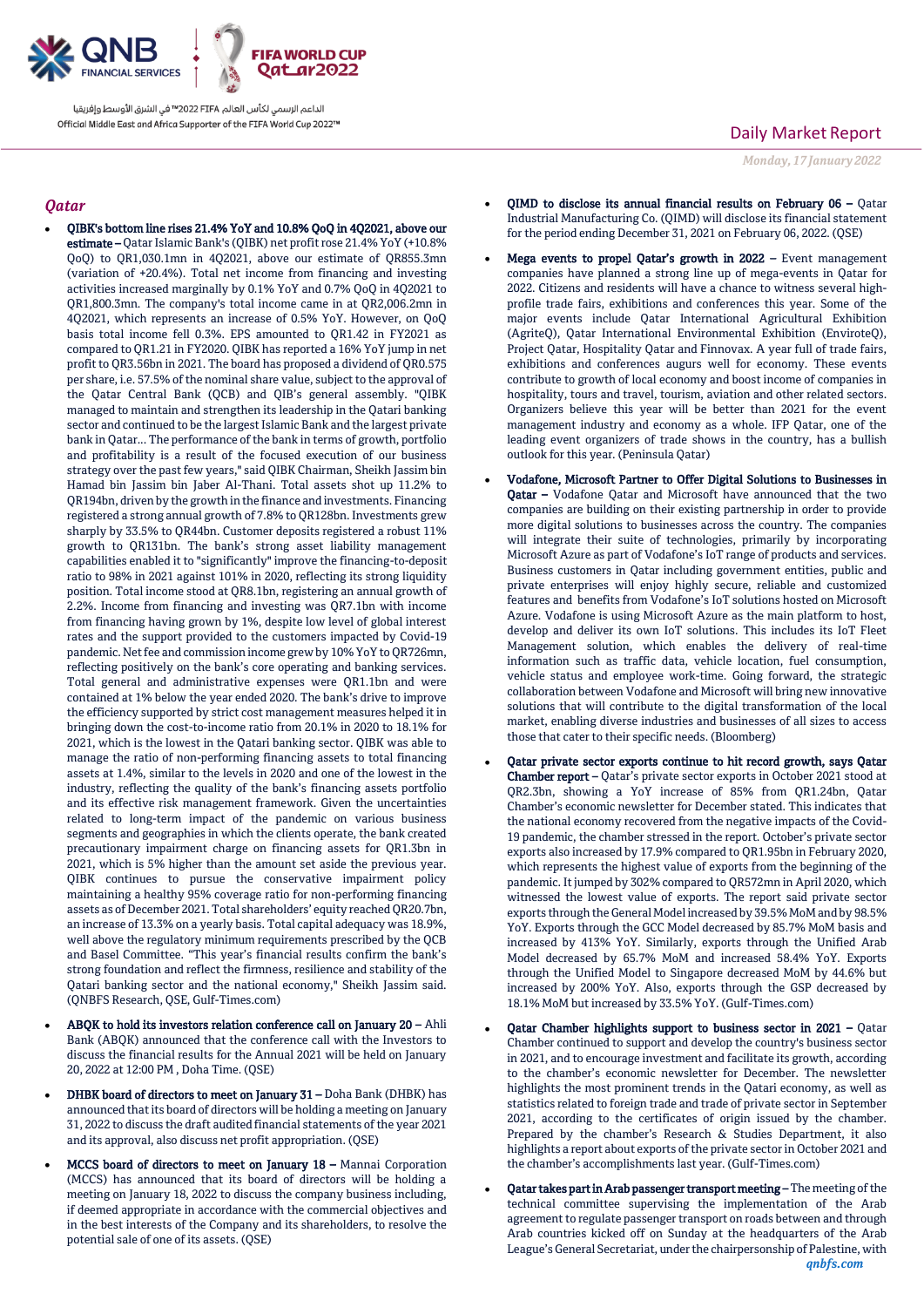

الداعم الرسمي لكأس العالم PIFA≤™ في الشرق الأوسط وإفريقيا Official Middle East and Africa Supporter of the FIFA World Cup 2022™

the aim of activating the Arab agreement to regulate passenger transport, which was approved by the Council of Arab Transport Ministers in 2004. Qatar is participating in the meeting with a delegation consisting of the Ministries of Transport, Communication and the Interior, as well as the General Authority of Customs. The committee includes representatives of the state parties (Jordan, UAE, Iraq, Palestine, Libya and Yemen), including Qatar and a representative from the Arab Union for Land Transport as an observer. (Qatar Tribune)

- Qatar set to be 9th Mena country to complete latest FATF assessment Qatar which is currently under-going the fourth round of mutual evaluation and assessment by the Financial Action Task Force (FATF) is set to be the ninth country in the Middle East and North Africa (Mena) region to complete the latest rounds of evaluation by the global financial watchdog, according to an official. Speaking to The Peninsula on the sidelines of the FinTech Summit Middle East which concluded in Doha recently, Dr. Kateryna Boguslavska, Project Manager for Basel AML Index at the Basel Institute's International Centre for Asset Recovery, said the FATF's evaluation process is still going on in the country, and it would be difficult to predict when the evaluation will be completed especially amid the ongoing global pandemic. (Peninsula Qatar)
- Qatar Airways Privilege Club launches new credit card in partnership with Doha Bank – Qatar Airways Privilege Club has launched the Qatar Airways Privilege Club Credit Card by Doha Bank, providing two new credit cards in association with Visa. This new partnership allows cardholders to earn Qpoints on their everyday spends, with great opportunities to fast-track their tiers. The Qatar Airways Privilege Club credit cards by Doha Bank are offered under the 'Visa Infinite' and 'Visa Signature' product variant options, bringing the richest Qmiles earning proposition to the market with a wealth of other exclusive travel and lifestyle benefits. (Gulf-Times.com)

#### *International*

- US FAA clears 45% of commercial plane fleet after 5G deployed The US Federal Aviation Administration (FAA) said Sunday it had cleared an estimated 45% of the US commercial airplane fleet to perform lowvisibility landings at many airports where 5G C-band will be deployed starting Wednesday. The FAA has warned that potential interference could affect sensitive airplane instruments such as altimeters and make an impact on low-visibility operations. The FAA approved two radio altimeter models used in many Boeing and Airbus planes, including some Boeing 737, 747, 757, 767, MD-10/-11 and Airbus A310, A319, A320, A321, A330 and A350 models. The announcement came just days before AT&T and Verizon launch new 5G service on Wednesday. The FAA said it expects to issue more approvals in the coming days. The FAA said the aircraft and altimeter approvals open "runways at as many as 48 of the 88 airports most directly affected by 5G C-band interference." But the agency warned that "even with these new approvals, flights at some airports may still be affected." AT&T and Verizon, which won nearly all of the C-Band spectrum in an \$80 billion auction last year, on January 3 agreed to buffer zones around 50 airports to reduce interference risks and take other steps to reduce potential interference for six months. They also agreed to delay deployment for two weeks, averting an aviation safety standoff. The FAA on Thursday issued nearly 1,500 notices detailing the extent of potential impact of 5G services. (Reuters)
- UK manufacturers feel the pay pressure from rising inflation British manufacturers have offered higher pay deals to staff but many others are holding off on settlements as they monitor fast-rising inflation and get ready for higher minimum wages and a tax hike, industry group MakeUK said on Monday. Only 2% of the companies which took part in a MakeUK survey have frozen pay this year, way down from around a third of them a year ago. Most pay increases ranged between 2% and 3%, below the recent pace of inflation, but went as high as 14% in some cases. However, around 45% of companies said they had yet to agree a pay deal, up from about 30% this time last year. The Bank of England is keeping a close eye on the impact of rising inflation on pay deals, something it fears could lead to longer-term inflationary pressures. The BoE thinks inflation will hit a 30-year high of 6% in April when higher social security contributions are due to kick in. Verity Davidge, the association's director of policy, said the outlook for pay among manufacturers compared starkly with a year

## Daily Market Report

*Monday, 17 January 2022*

earlier, when many companies froze or deferred deals as the country headed back into lockdown due to the pandemic. Some companies felt the need to reward staff and others were trying to attract and retain key skills, Davidge said. "As a result, the picture this year for manufacturers agreeing pay settlements is far more complex," she said. The survey of 152 firms was carried out in December. (Reuters)

- Rightmove: Asking prices for UK homes rise by most since 2016 Asking prices for British homes rose by the most in annual terms in nearly six years in early 2022, according to a survey that showed how a severe shortage of properties for sale is keeping up the heat in the housing market. Property website Rightmove said on Monday that the average price of property put up for sale rose by 0.3% in January, taking the 12 month increase to 7.6%, the highest annual rate of price growth since May 2016. The number of buyers enquiring about homes was 15% higher than at the same time last year but the number of available homes for sale per estate agency branch sank to a new record low of just 12, Rightmove said. There were signs of more properties hitting the market as the first working week of 2022 was the busiest start of a year on record for people asking agents to value their homes. Britain's housing market boomed after the lifting of the first coronavirus lockdown in 2020, helped by a now-expired tax break offered by finance minister Rishi Sunak and longer-lasting demand for bigger properties among people working from home. Tim Bannister, Rightmove's director of property data, said asking prices were within 1% of last October's record high and were the highest ever recorded for homes typically sought by first-time buyers. (Reuters)
- Japan machinery orders rise more than expected, govt welcomes pick-up signs – Japan's core machinery orders rose for a second straight month in November, government data showed on Monday, a sign that corporate appetite for capital spending remained resilient despite pressure from soaring raw material prices. The gain in core orders, a key indicator of capital expenditure, could be a relief to policymakers hoping for corporate investment to trigger a private demand-led recovery in the world's thirdlargest economy. Core orders, a highly volatile data series regarded as an indicator of capital spending in the coming six to nine months, grew 3.4% in November from October, rising for the second straight month, the Cabinet Office data showed. It beat economists' median estimate of a 1.4% rise and followed a 3.8% jump in the previous month. However, Japanese firms could be cautious about boosting spending due to higher raw material, fuel and transportation costs that are sending wholesale inflation soaring and squeezing corporate margins. A government official confirmed firms' appetite for capital spending faced risks from rising raw material prices, though he added companies were still likely to spend on investments to strengthen their businesses for the future. Compared with a year earlier, core orders, which exclude volatile numbers from shipping and electric power utilities, jumped 11.6% in November, the Cabinet office data found. (Reuters)
- China's 4Q GDP beats forecasts but momentum cooling China's economic growth was faster than expected in the final quarter of 2021 but still its weakest pace in one-and-half years, with the central bank cutting loan rates to cushion slowing momentum in the world's second-largest economy. The country faces headwinds from regulatory curbs, property sector woes and sporadic COVID-19 outbreaks. Gross domestic product (GDP) expanded 4.0% in the October-December period from a year earlier, against 4.9% growth in the third quarter, National Bureau of Statistics data showed on Monday. Analysts had forecast a rise of 3.6% in a Reuters poll. The economy grew 8.1% in 2021, faster than a forecast 8.0% and well above a government target of "above 6%" and 2020's revised growth of 2.2%. On a QoQ basis, GDP rose 1.6% in October-December, compared with expectations for a 1.1% rise and a revised 0.7% gain in the previous quarter. China's economy got off to a strong start in 2021 as activity rebounded from a pandemic-induced slump the previous year, but it has lost steam due to a property downturn, debt curbs and strict COVID-19 curbs which have hit consumption. Chinese leaders have pledged more support for the economy, which is facing multiple headwinds into 2022. China's central bank on Monday unexpectedly cut the borrowing costs of its medium-term loans for the first time since April 2020, leading some analysts to expect more policy easing this year to cushion an economic slowdown. The People's Bank of China (PBOC) said it was lowering the interest rate on 700bn Yuan (\$110.2bn) worth of one-year medium-term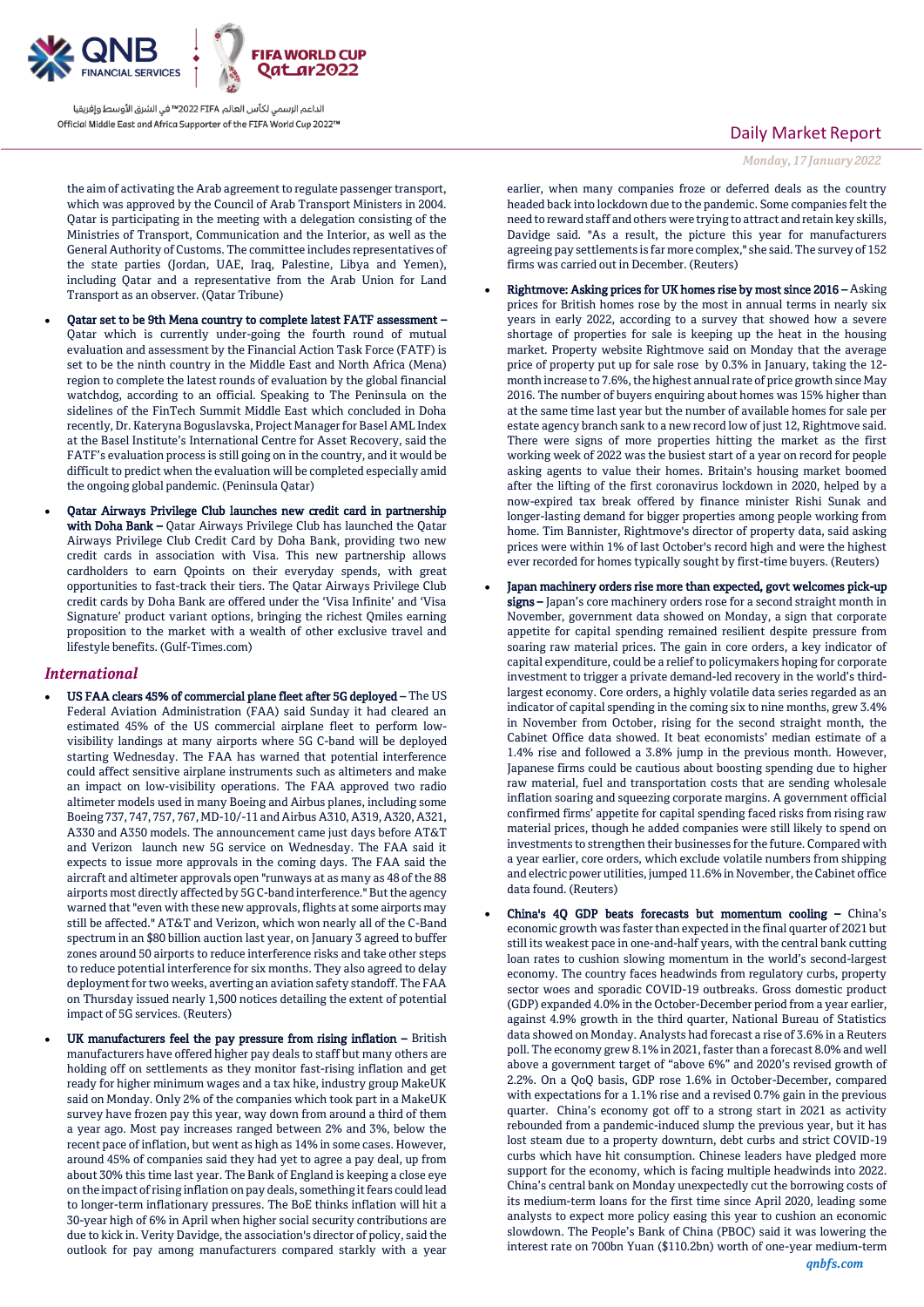

الداعم الرسمي لكأس العالم PIFA≤™ في الشرق الأوسط وإفريقيا Official Middle East and Africa Supporter of the FIFA World Cup 2022™

# Daily Market Report

*Monday, 17 January 2022*

lending facility (MLF) loans to some financial institutions by 10 basis points to 2.85% from 2.95% in previous operations. (Reuters)

### *Regional*

- Brent oil edges toward highest since 2014 on tightening market Brent oil edged toward the highest intraday level since 2014 as the market tightened and concerns about the impact of omicron eased. Futures in London, which capped a fourth weekly advance on Friday, jumped in early Asian trading to near a seven-year high before paring gains. High prices are justified and futures could rise even further, according to major trader Vitol Group. Oil's market structure has firmed in a bullish backwardation pattern, signaling growing supply tightness. Oil has rallied more than 10% so far this year, in part due to outages in OPEC+ producers including Libya. The International Energy Agency said last week that global demand has turned out to be stronger than expected, while the physical market is booming as buyers look beyond the spread of omicron. (Bloomberg)
- Saudi index at highest in over 15 years Saudi Arabia's stock market ended higher on Sunday, in response to a rise in crude prices on Friday, while the Egyptian bourse retreated due to a selloff in blue-chips. Oil prices, a key catalyst for the Gulf's financial markets, settled higher on Friday, boosted by supply constraints and worries of a Russian attack on neighbouring Ukraine, despite sources saying China is set to release crude reserves around the Lunar New Year. Saudi Arabia's benchmark index (TASI) gained 0.3%, extending gains from the previous session when it reached its highest since July 2006. (Reuters)
- Scientific & Medical Seeks to raise up to SR312mn in IPO Scientific & Medical Equipment House sets price range of SR45 to SR52 per share for its IPO in Riyadh. Offering comprises 6mn shares, or 30% of share capital. Alistithmar Capital is the financial adviser, book runner, lead manager and underwriter for the company. (Bloomberg)
- BinDawood Holding to form unit to tap investment opportunities BinDawood board approves establishing a 100% subsidiary in Jeddah with a capital of SR5mn. The subsidiary to specialize in providing solutions and technical projects that will help capitalize on investment opportunities through setting up new companies and acquiring existing entities. (Bloomberg)
- Saudi Fintech joins battle for US retail investors Saudi entrepreneur Nezar Bakhsh has joined the battle for US retail investors after launching a financial technology startup that sells stock trading advice to traders. His Quant Alpha platform offers artificial intelligence-powered software for investors, which he told Arab News: "Adds a layer of simplicity, reliability and academic rigor to investment strategies". The Jeddahbased firm, launched in March 2020, supplies research-based information that private investors can use to make long-term investments. Quant Alpha, which employs five full-time staff and 30 freelancers, is aimed at investors in US stocks and is focused on small-cap investments firms with a market capitalization between \$300mn (SR1.1bn) and \$2bn. (Zawya)
- DEWA raises output capacity at Dubai solar park's fifth phase Dubai Electricity & Water Authority raises production capacity of the first project of Mohammed bin Rashid Al Maktoum Solar Park's fifth phase to 330mgw from 300mgw. (Bloomberg)
- Moelis said to win another top Dubai IPO role with Salik mandate Dubai's road-toll collection system has picked Moelis & Co. as financial adviser for its local stock exchange listing, according to people familiar with the matter. The so-called Salik toll system could add additional banks before the listing, the people said, asking not to be identified as the information is private. It wasn't clear yet what valuation Salik will seek. The Emirate's deputy ruler in November announced plans for the initial public offering of Salik as part of a broader plan to list 10 state entities. The goal is to revive Dubai's moribund stock market and close the gap with exchanges in rival financial centers Abu Dhabi and Riyadh. The New York-based investment bank has already been named as an adviser on the IPO of Dubai Electricity & Water Authority, likely to become the emirate's biggest share sale this year. A representative for Moelis declined to comment. Salik couldn't immediately be reached for comment. Salik, which is part of the Dubai Roads & Transport Authority and was

introduced in the city in 2007, provides the emirate with an important revenue stream. Each time a vehicle passes through one of its toll points, AED4 are charged to a prepaid account. (Bloomberg)

- Kuwait witnessed increase in pricing in some real estate sectors in 2021 Prices of housing real-estates in Kuwait rose last year, where investors focused on Kuwaitis' residential areas dealing in uninhabited plots of land, capitalizing on government subsidies and transforming residential units into rental houses. Some residential districts, mainly inhabited by citizens, witnessed more than 35% rise in rates of the plots, leading to record growth of property assets in the shadow of scarce offered realestates. The former director general of Kuwait Clearing Company, Tareq Al-Atigi, said in an interview with KUNA that prices in this sector hit unprecedented high level, largely due to robust activities by traders and brokers, purchasing uninhabited plots of land in East Al-Gurain in July 2021 and selling them in November, posting more than 10% of profits. Moreover, the investors bought 375-square-meter houses in Kuwaiti's residential districts such as Al-Khaldiya and Al-Yarmouk in May, at KWD500,000per unit, and sold them at KWD600,000per unit. Value of these units rose by KWD20,000per month for a five-month period, Al-Atigi said. (Zawya)
- GFH spins off infrastructure assets; plans listing of new unit GFH Financial Group spins off its infrastructure and real estate assets under a newly established company called Infracorp. Infracorp is capitalized with more than \$1bn in infrastructure and developed assets. Infracorp will be managing a portfolio of near \$3bn of infrastructure assets, including land bank in the Gulf, North Africa and South Asia. The company plans to list Infracorp on a GCC exchange over the next 24 months and issue green Sukuk. (Bloomberg)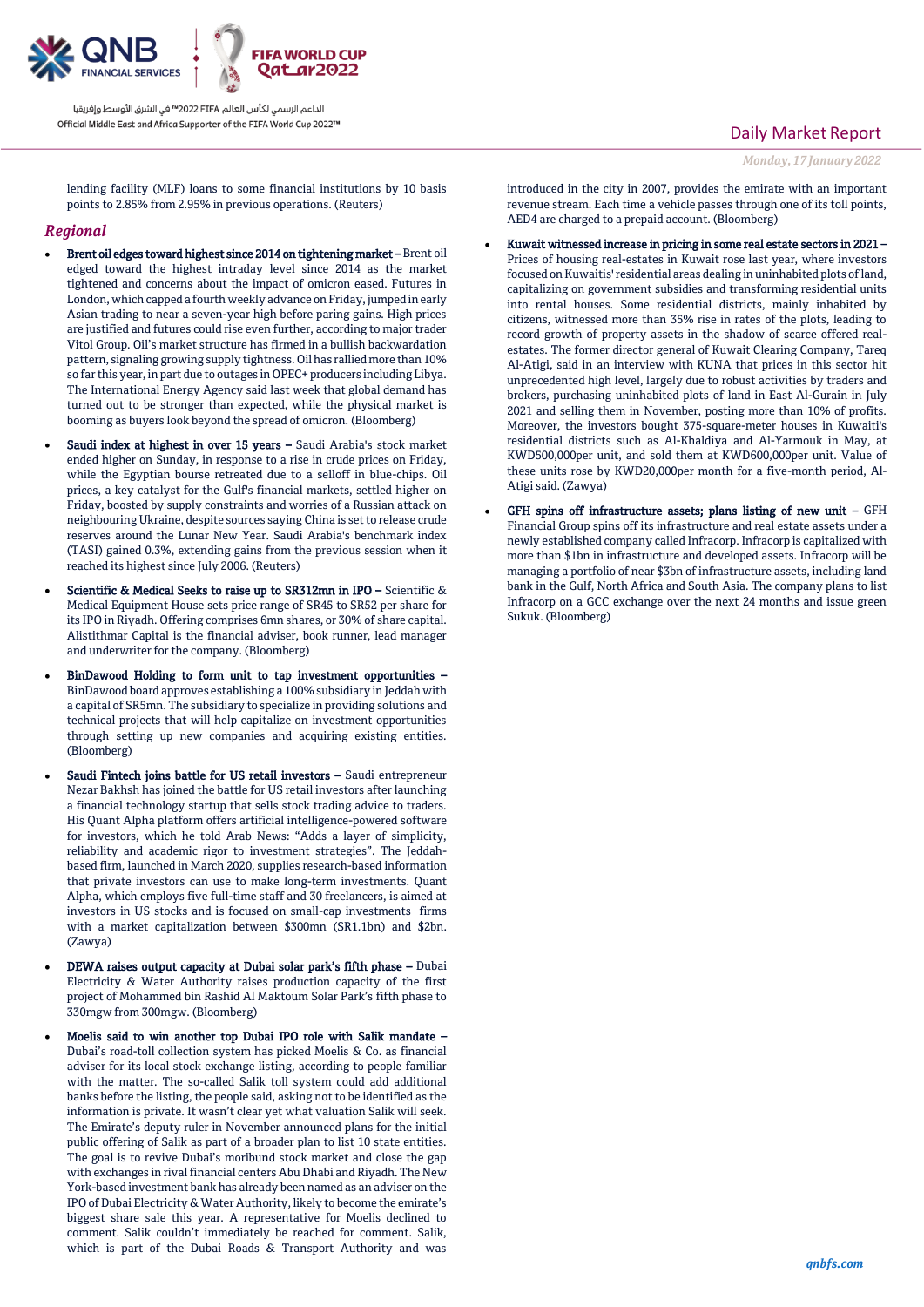

الداعم الرسمي لكأس العالم PIFA™ في الشرق الأوسط وإفريقيا official Middle East and Africa Supporter of the FIFA World Cup 2022™

# Daily Market Report

*Monday, 17 January 2022*

# *Rebased Performance*



# *Daily Index Performance*



Asset/Currency Performance Close (\$) 1D% WTD% YTD% Gold/Ounce 1,822.54 (0.2) 1,822.54 (0.2) 1,822.54 (0.2) 1,4 (0.4) Silver/Ounce 23.09 (0.2) 3.2 (0.9) 3.2 (0.9) Crude Oil (Brent)/Barrel (FM Future) 84.47 (0.2) Crude Oil (WTI)/Barrel (FM Future) 82.12 (0.6) 4.1 9.2 Natural Gas (Henry Hub)/MMBtu 19.1 LPG Propane (Arab Gulf)/Ton 116.50 (2.7) 4.8 4.8 3.8 LPG Butane (Arab Gulf)/Ton 154.13 (1.8) 0.3 10.7 Euro 1.15 0.1 0.8 0.7 Yen (1.2) (0.8) (1.2) (0.8) (0.8) (1.2) (0.8) (1.2) (0.8) (1.2) (0.8) (1.2) (0.8) GBP  $1.37$  0.0 0.9 0.9 1.3 CHF  $0.3$  0.1  $0.3$  0.1  $0.8$  0.1  $0.1$ AUD  $0.73$   $0.73$   $0.0$   $0.0$   $1.4$   $0.3$ USD Index 94.79 (0.1) (1.0) (0.9)

*Source: Bloomberg*

| <b>Global Indices Performance</b>                                                                                 | <b>Close</b> | $1D%$ * | WTD%* | YTD%*   |
|-------------------------------------------------------------------------------------------------------------------|--------------|---------|-------|---------|
| <b>MSCI</b> World Index                                                                                           | 3,182.06     | (1.0)   | 0.1   | (1.5)   |
| DJ Industrial                                                                                                     | 36,113.62    | (0.5)   | (0.3) | (0.6)   |
| <b>S&amp;P 500</b>                                                                                                | 4,659.03     | (1.4)   | (0.4) | (2.2)   |
| NASDAQ 100                                                                                                        | 14,806.81    | (2.5)   | (0.9) | (5.4)   |
| STOXX 600                                                                                                         | 486.05       | 0.1     | 0.9   | 0.3     |
| <b>DAX</b>                                                                                                        | 16,031.59    | 0.3     | 1.4   | 2.2     |
| <b>FTSE 100</b>                                                                                                   | 7,563.85     | 0.2     | 2.0   | $3.8\,$ |
| <b>CAC 40</b>                                                                                                     | 7,201.14     | (0.4)   | 0.7   | 1.3     |
| Nikkei                                                                                                            | 28,489.13    | (0.6)   | 1.4   | (0.1)   |
| <b>MSCI EM</b>                                                                                                    | 1,263.30     | (0.3)   | 3.0   | 2.5     |
| <b>SHANGHAI SE Composite</b>                                                                                      | 3,555.26     | (1.2)   | (0.4) | (2.4)   |
| <b>HANG SENG</b>                                                                                                  | 24,429.77    | 0.2     | 4.1   | 4.5     |
| <b>BSE SENSEX</b>                                                                                                 | 61,235.30    | (0.0)   | 3.0   | $6.0\,$ |
| Bovespa                                                                                                           | 105,529.50   | 0.2     | 4.7   | 1.4     |
| <b>RTS</b><br>$C_{\alpha\mu\nu\rho\alpha\lambda}$ Placembarg $(\star\phi, d\mu\nu + \eta d\mu\nu + \eta d\mu\nu)$ | 1,516.99     | (5.9)   | (1.8) | (4.9)   |

RUB  $76.30$   $2.2$ BRL  $0.18$   $0.18$   $0.1$   $0.1$   $0.01$   $0.20$   $0.8$ 

*Source: Bloomberg (\*\$ adjusted returns)*